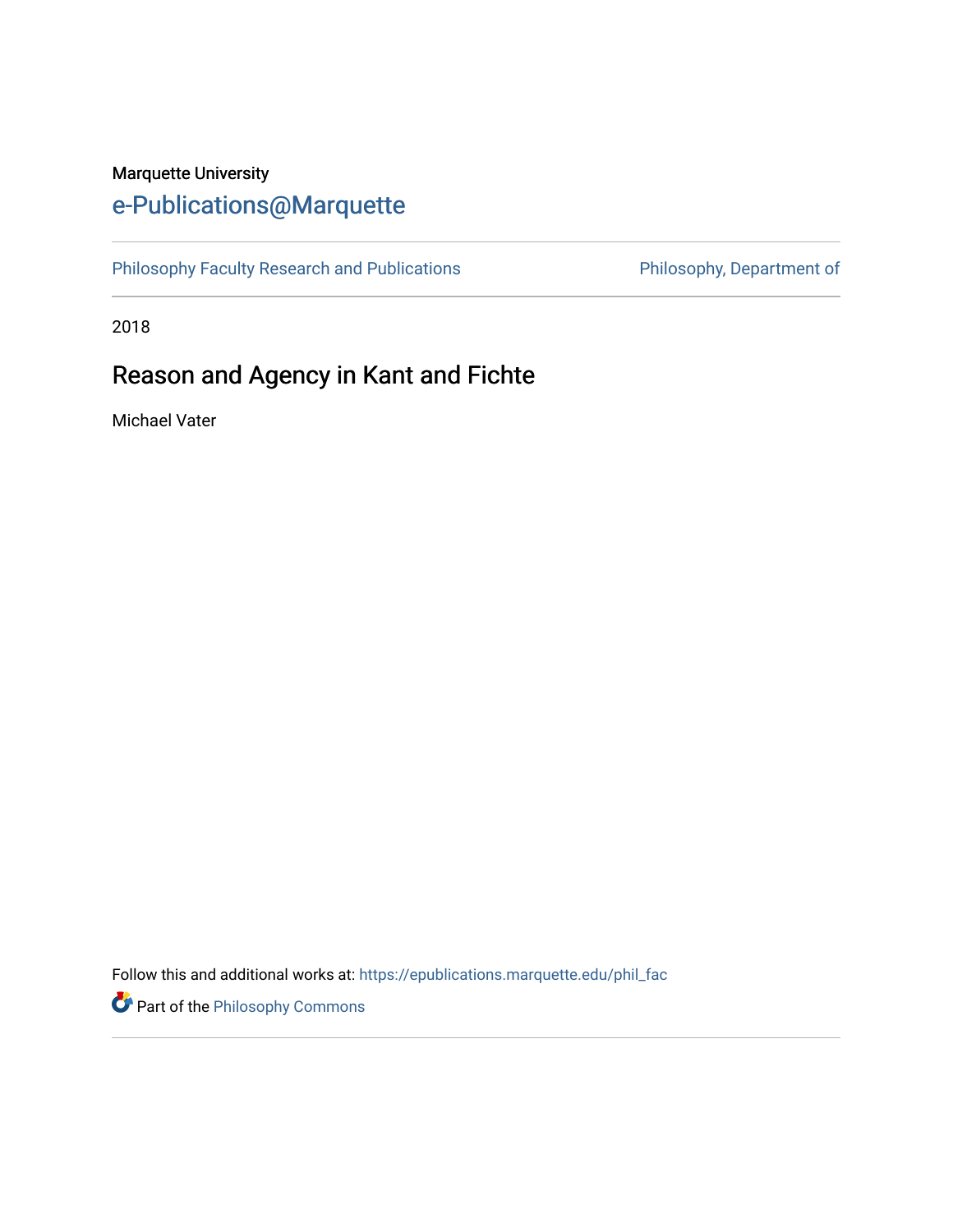# Reason and Agency in Kant and Fichte

Michael Vater

<span id="page-1-0"></span>This paper explores the question of the unity of Transcendental Idealism at the end of Eighteenth Century German philosophy, given that it circulated in different versions, Kant's **Critique** [of humans' rational powers] and Fichte' **System of Science** [ *Wissenschaftslehre*]**.** Kant invoked the normative character of reason to address two issues in the manifest image of humanity: the presumed *objectivity* of cognition and the *universality* of behavioral rules. Fichte invokes the spontaneity of agency to sculpt a global account of human existence, one that makes activity fundamental and cognition derivative.[1](#page-14-0) It is difficult to imagine the uproar this caused to the pre-Darwinian mindset of Fichte's readers and students; recall how Goethe has Faust read the Bible's creation story as: "In the beginning was the deed." Yet Fichte's insurgent activism is but a potentiation of Kant's Copernican Revolution—solving the problem of the objectivity of empirical knowing through the intellectual powers of the subject—or 'Copernicus<sup>2</sup>'. Both thinkers take the transcendental turn. They base conceptual investigations not on facts or empirical evidence, but on the possibility of a situation; they are idealists since they look inward to the spontaneity of the agent/knower for explanation, not the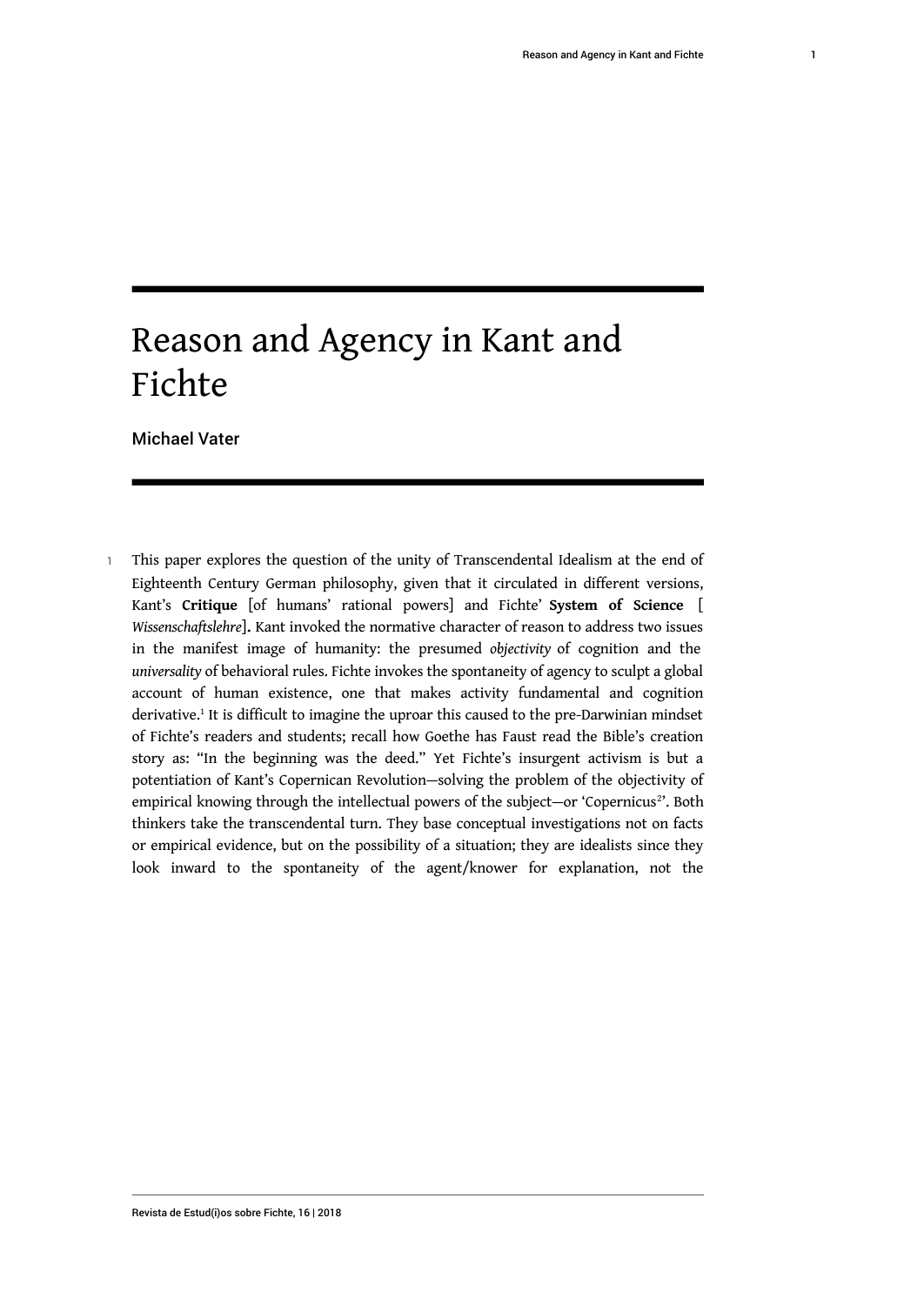environment, stimulus, or sensory given. Reason can fathom only what it has constructed.

- 2 The differences between Kant's and Fichte's system of critical idealism I consider fall into those explicitly noted by Fichte and those that deal with the form of a philosophical system or its method. Fichte's major criticisms of Kant are:
	- Kant critiqued reason's cognitive and legislative powers, using items borrowed from experience, whereas he (Fichte) constructs a system of human capacities based on the internal evidence of freedom or agency (FTP 80; WLnm-K, GA IV/3, 325).
	- Though Kant says that freedom is the center of Critique and that practical reason is primary, he only explains cognition—or representation, as in Reinhold's Element Philosophy (FTP 162-63; WLnm-K, GA IV/3, 362-63).
	- Retaining a substance ontology while advancing a phenomenalistic theory of cognition commits Kant to dubious entities like things in themselves, and forces him to separate the sensible from the supersensible (FTP 271-72; Wlnm-K, GA IV/3, 430).
- 3 The context of these criticisms is as important as their substance: Fichte voices them as a confederate of Kant who wishes to correct his flaws and set a higher standard of consistency for transcendental idealism. Accordingly, he tries to fashion the fragment into a system, make reason consistently practical (or practical-theoretical), and banish the traces of Kant's commitment to the 'subjects' and 'objects' of the manifest image making the empirical world of interacting subjects and objects the *end-point* of a transcendental construction, not its starting point. Fichte's systematization is generally faithful to Kant's views on cognition and morality, but as in Spinoza's reformulation of Cartesian dualism, the clarity and logical rigor that formalization imports produces something at least optically different. Kant's informal rhetoric imports the manifest image, with its quotidian persons and things, into theory even when he wants to explore impersonal cognitive mechanisms or pre-personal sorts of intelligence and agency.
- I see two other points of differences between Kant and Fichte which follow from their decisions about the starting- and end-points of philosophical theory.
	- Kant's approach to philosophy is to offer a synoptic description from the third-person stance; it tacitly depends on a conventional view of things and persons. Fichte's construction is genetic, not argumentative; it offers a temporal narrative, really a performance--a product of poesy, not of prose. In Fichte's view, Kant "considers the I only as ordering the manifold, and not as producing the same" (FTP 261-62; WLnm-K, GA IV/3, 424).
	- Both thinkers claim to use 'synthetic method'. Kant *expounds* the synthetic nature of consciousness in a stepwise or combinatory manner, so his synthetic method is *ascending*. For Fichte, synthesis is present from the start in its most radical form, antinomy or the direct joining of opposites. Conceptual analysis unravels the contradiction, so for him synthetic method is *descending* (FTP 394-96; WLnm-H, GA IV/2, 232-233; WLnm- K GA IV/3, 486-87).

## Transcendental Idealism

5 Fichte acknowledged Kant's lead in pointing to the resolution of philosophy's chief problem: the justification of the claim of empirical cognition to objectivity, or in Fichte's terms, establishing the "necessity of our representations." In the struggle to elaborate his position, Kant encountered persistent misunderstanding of his two key arguments, the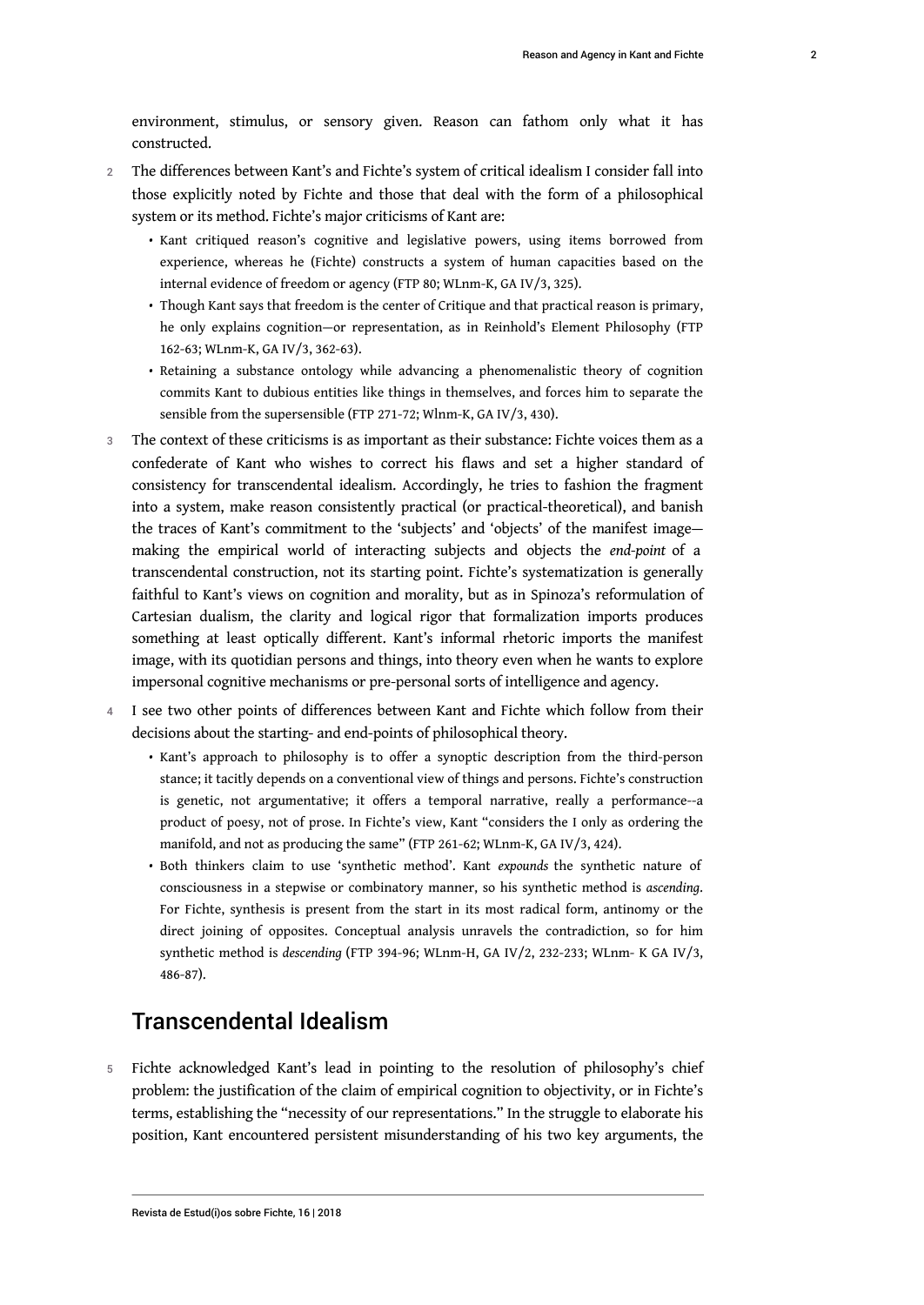3

<span id="page-3-0"></span>ideality of space and time, the formal frameworks of intuition, and the mind-furnished character of the concepts and judgments that supported meaningful predications about the structure of appearance. Goaded by critics' misapprehension of the first *Critique* as a metaphysical idealism akin to Berkeley's, $^2$  $^2$  Kant rewrote sections of the work to show that only through the supposition of integrative work in the knowing subject could sensations be combined into perceptions of properties, and properties be combined into judgments about *objects. Mind* furnishes the formal glue that holds together the data furnished by the *world--*taking 'mind' and 'world' in a weak sense where they indicate only the poles of *spontaneity* and *passivity* inside a representation (or figurative mental event). Kant used reworked portions of the Analytic to make clear that synthetic judgments require only potential integration of their contents under a logical subject (an empty "I think") and that such judgments have purchase only when applied to experience. He used the reworked Preface to make the subtler point that his idealism is purely *hypothetical* and *heuristic:* mind can understand only what conforms to its logical intent, or what it has 'constructed'. Just as Ptolemaic and Copernican astronomies rely on similar observations, but reach less or more accurate predictions depending on whether they assume the earth or the sun as the center of the planetary system, so commonsense philosophy and transcendental idealism reach more or less reliable judgments about empirical reality depending on whether they call on logic or on 'self-standing' facts to explain the 'conformity' of objectivity and subjectivity that truth involves. Although everyone starts by supposing subjects depend on objects for truth, no one can find a path from a supposed 'outer' to 'inner' to guarantee the transfer of information, and philosophers are beset by doubts about sensory inputs and concept formation—until a Copernican reversal of frameworks shows that working knowledge is a tango of mind and world, not an immaculate perception delivered by Instagram (KrV, B xvi-xxii).

- <sup>6</sup>Kant did not set out to prove our knowledge is *certain,* for no idea is clear enough, and no impression vivid enough to breach the wall between 'inside' and 'outside.' Subject and object form a categorial dyad, everywhere together because everywhere apart; no single point permits a leap from one *order* to the other, since they occur together or not at all. What is needed to quiet the skeptic and settle the debate between empiricists and rationalists is an argument that knowledge is reliable or affords accurate predictions--one that shows how reports about what happens are not just habitually believed, but operatively true. Understanding authorizes justified beliefs about experience or what goes on in the world. It also authorizes, thought Kant, our moral convictions—the conviction we that should have moral convictions, and even identical convictions about what should and should not be done, and what can or cannot be permitted.
- <span id="page-3-1"></span>7 So, for Kant reason's business is to warrant what is true and what is obligatory, each of which compels our attention because it involves lawfulness (and so universality and necessity). Kant's Critique comes down to two theses, held to be constitutive of reason and not at all discretionary:
	- I. Reason, in its logical or ordering function, compels our belief in the objectivity of **experience** because it has assembled the elements of cognition (intuitions and concepts) according to the sole conceivable lawful patterns.<sup>[3](#page-14-2)</sup>
	- II. Because it is authoritative, reason does not inspect experience for patterns of useful or beneficent conduct, but merely frames a formal standard for whatever patterns might be suggested. It legitimates only such **laws** that can command everyone's obedience.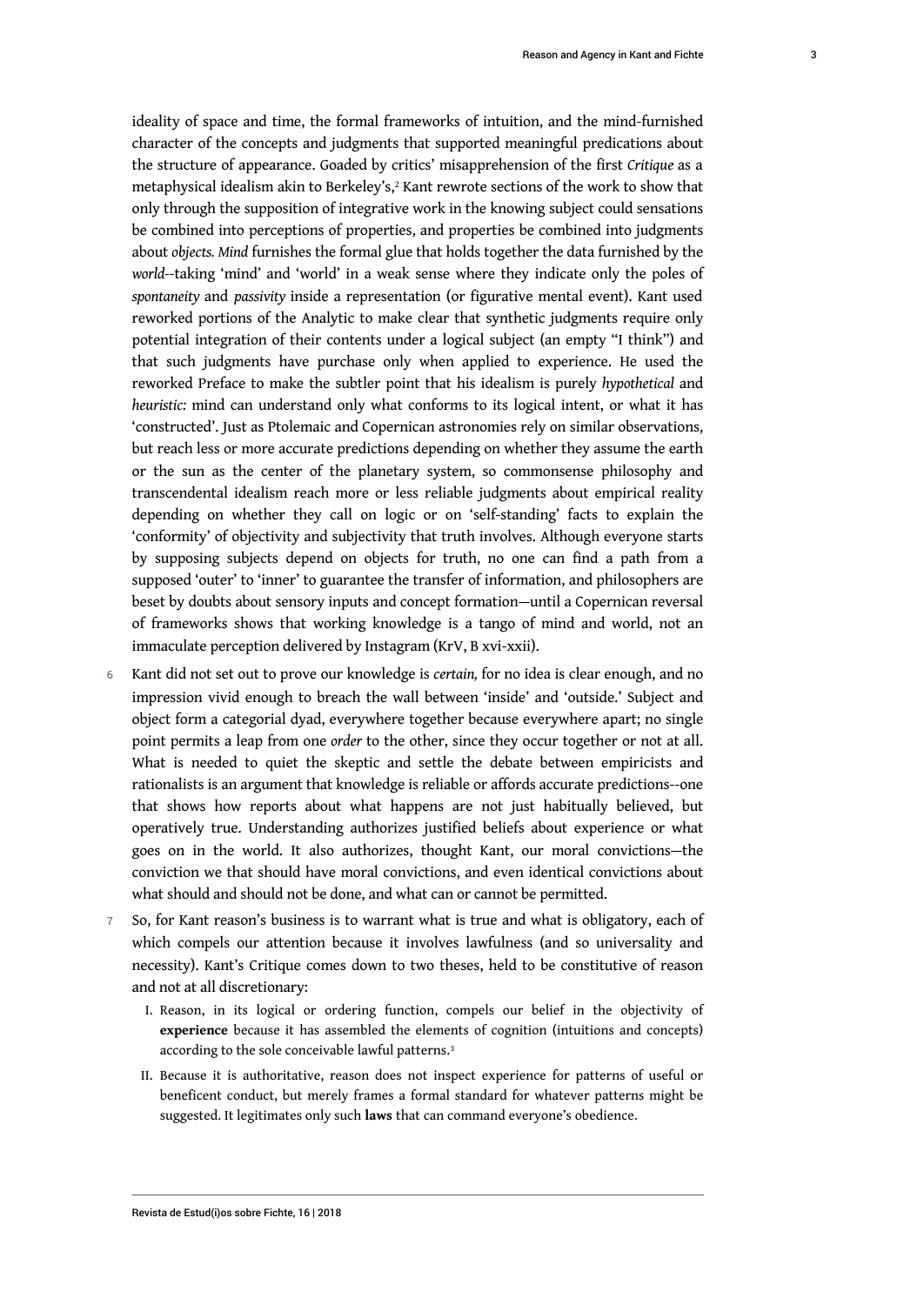- 8 In the first case, reason's power is logical, the ability to combine or synthesize representations *a priori* or on its own authority; its most powerful concepts are that of **causality** and causal interaction among substances. In the second, its power to authorize conduct is **freedom** or causality from pure concepts, in a nonsensible order (CPrR 183-84). The reality of freedom is not explicable, but co-extensive with one's perception of the moral law or with one's sense of citizenship in a moral order. A third *Critique* explores cases where reason seems to advise an integration of knowledge or a harmonization of interests wider than what it would compel in the name of truth or duty, and this power is **reflection.**
- 9 As a self-proclaimed discoverer of new lands, Kant had to elaborate the foundations of Criticism gradually, a task that consumed more than twenty years. It was not the task of amplifying, emending, or extending transcendental philosophy that made the task difficult, but its central discovery: while intellect (reason as understanding) can comprehend only what can fit into the explanatory architecture of causal explanation, freedom (causality in another order) is completely incomprehensible to it. And while the moral point of view urges that duty and responsibility presume freedom--the ability to assess or conform conduct to some concept of conduct rather than brute response to sensory stimulus--there is no way of demonstrating that any rational being acts in this way. Reason's chief stumbling block in the theoretical domain, the antinomy that advances contradictory valid arguments for both freedom and determinism, becomes its signal achievement in the practical. Despite the susceptibility of every agent's conduct to analysis in terms of motivation or self-interest, practical reason addresses commands to an agent whose deed is supposed to result in something other than what can appear in the sensible world. Therefore, if reason is to speak in one voice, it must yoke together both logic and freedom (CPrR 215-216).

# Kant on the Root of Cognition

<span id="page-4-0"></span>10 Kant and Fichte assume that human cognition and the moral regulation of behavior both involve mind's activity or the effects of it, not just a passive assimilation of content or rules furnished from elsewhere. Kant tends to subsume action to cognition, figuring both the works of nature and the acts of free beings as specimens of causality, while Fichte offers a more provocative construction of cognition based on original or unconstrained activity. Kant starts with a basic, but ready-at-hand item (the presentation) where activity and product are jointly present, but only as past static factors rather than dynamic tendencies, sidestepping the more basic question of how a mental state can *depi* ct or stand for something other than what it is.[4](#page-14-3) By contrast, Fichte tries to describe how a mental state comes into being with its polar features of spontaneity and passivity and the logical capacity to merge them into a determinate state. This happens in a move that is both first act and first acquisition of content: an inchoate agent doubles its features what it is *and* what it is not—through an unconstrained (or free) choice and makes the logically first choice of deciding to be something rather than nothing, thus moving from indeterminacy to a determinate state. All further content (and knowing of content) evolves through repetition of this basic choice or act. In Fichte's language, Kant's account starts with fact, his with act.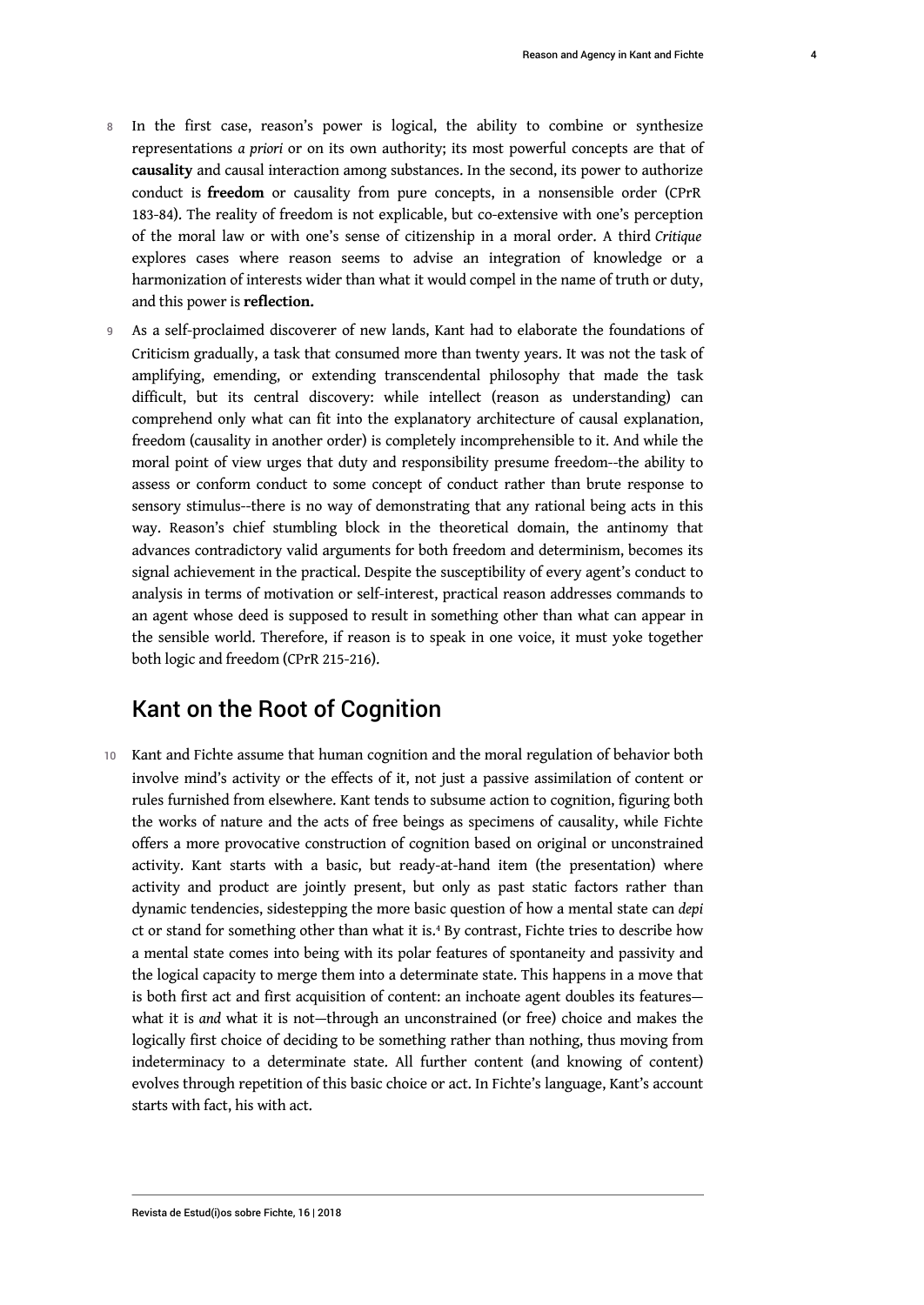- 11 It will take me effort to flesh out the comparison. As I view it, the two thinkers defend the same formal structure (synthetic *a priori* judgment) at the basis of experiential cognition, but they do it in different philosophical styles. Kant offers an *essentialist* or account inscribed in a *synoptic table* of rational capacities. Fichte offers a functionalist account, embedded in a *Bildungsroman* narrative which pretends to be the *autobiography of reason.* Let us start with Kant.
- 12 Like most contemporary writers, Kant uses the *philosophical treatise* to convey his views. It combines patches of exposition prefaced by definitions with specific arguments; the ensemble functions as one argument. Kant insists that one can assess this philosophy only by looking to the quality or explanation (or coherence) it achieves, for its hypothesis that mental processes are ingredient in the constitution of objects as objective runs contrary to the complex of beliefs about persons and things we call the *manifest image*. A transcendental supposition cannot be supported by specific points of evidence. The Transcendental Aesthetic and Logic describe the role of sensation and concept in cognition from a formal point of view. It is only in view of their relational properties that these items can be combined or interrelated in judgment; any specific sensation will have idiosyncratic content, likewise any specific empirical concept. If cognition rests on combination—either of sensations in perceptions or various perceptions and concepts in predication--it must be the mind-furnished elements (relational frameworks) that permit their sorting, classifying, and identifying. The objects of experience present themselves as finished and self-subsisting only through mind-furnished forms of intuition and conceptual judgment. There is no other way of explaining the fit of our senses and our logic to the world experience presents.
- <sup>13</sup>The Analytic of the *Critique* is generally thought to have four stages, with treatments of:
	- the relational continua (space, time) that frame sensory content and allow sensations to be located,
	- the properties of concepts that make perception possible and patterns of judgment that make predication possible,
	- a first pass at unifying intuitions and concepts using schemata or concepts patterned to the durations of various parts of the perceptual process,
	- and a retrospective enunciation of principles for empirical cognition.
- 14 The ensemble makes the argument that we understand a world of objects only by viewing the work of intuition, imagination, and judgment as informing by the synthetic formal (or framing) activity of mind. This is the tool-kit that reason brings to experience, with whose help a reliable world of objective knowledge can be assembled. Since reason is both architect and contractor on this project, the resulting artifice is not only objective but normative. For Kant, knowledge is not aggregation of fact, or a history of trial and error attempts to find regularity and significance in life (myth, ritual, and magic); it has necessity or normative traction because it is founded on patterns of thinking that could not be thought otherwise. I have set out the Analytic's argument as a list not to summarize its contents, but to bring Kant's narrative strategy to light. Although cognition is through and through synthetic—structured by the unifying and concretizing work of *transcendental imagination—*Kant's exposition is a linear narrative, like the conventional examples of viewing a house or a boat coming down river which are offered in the Analogies.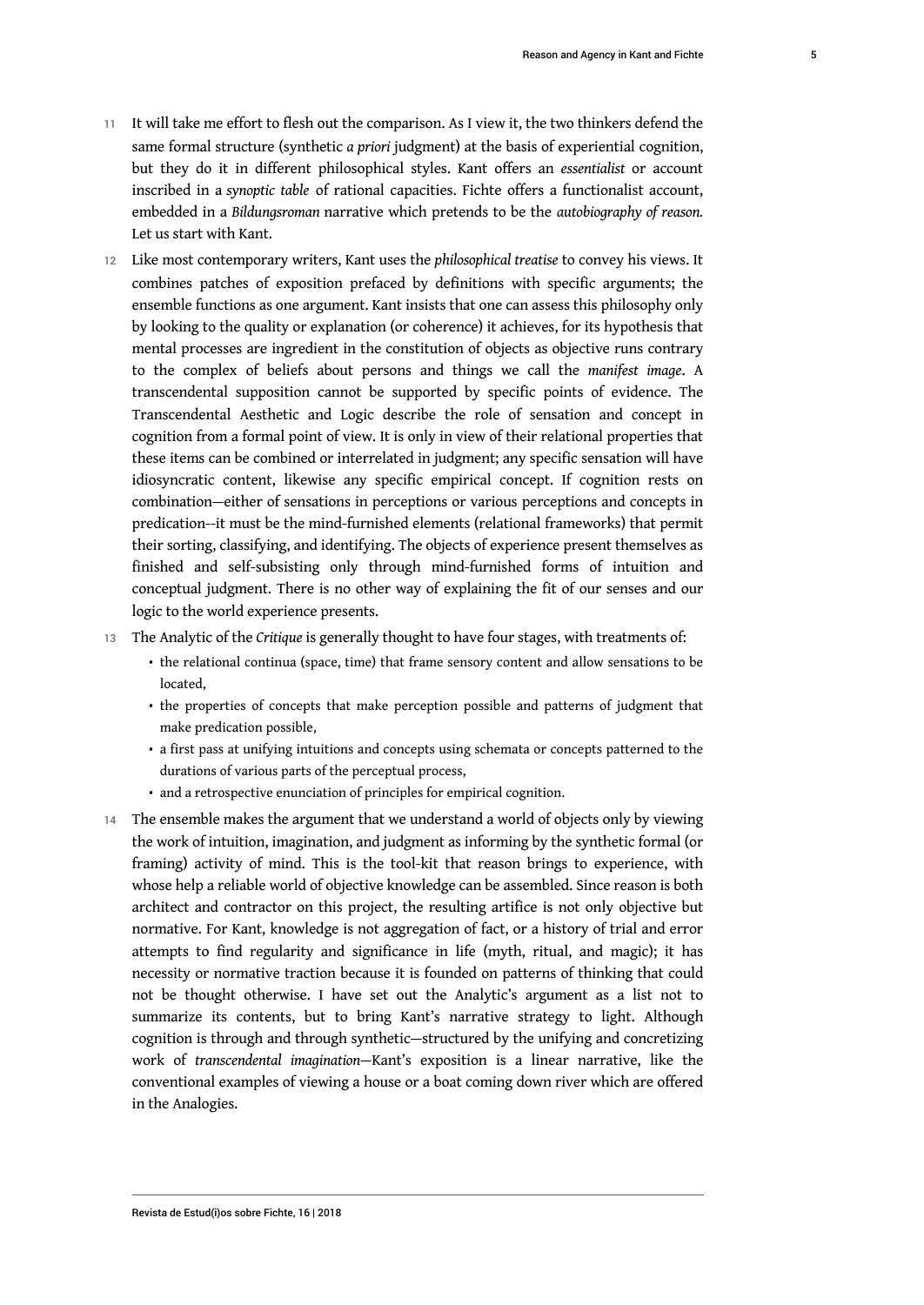- <span id="page-6-0"></span>15 Fichte has identical beliefs about cognition, but starts from the existing synthesis of deed (or agility) and fact in consciousness, analyzes that synthesis into its opposing factors, and then further widens the contrast into an absolute antithesis or antinomy (FTP 371, K 477;FTP 427-28, K [5](#page-15-0)00).<sup>5</sup> These expository strategies look different, but each does the only thing that can be done to explain something: display the totality of conditions that allow it to arise as a unique item--Kant's as the anatomist of human cognition, Fichte's as the field biologist.
- 16 But discussing the levels of synthesis or Kant employs says little about the content that is integrated. Each item that is sensed, perceived, conceptualized or judged must have properties which make it amenable to such treatment: logical and epistemic characters that (a) make this intuition or concept a case of knowing, and (b) permit its integration into a more complicated instance form of cognition. All content must be alike; it must have structure, and commensurate structure, to fit into the *imaginative* (or judgmental) *calculus.*
- <span id="page-6-1"></span><sup>17</sup>For Kant, the generic unit of cognition is the *Vorstellung,* a placing of something before the mind or a mental presentation.<sup>[6](#page-15-1)</sup> At the generic level, 'mind' means only a joining of something known to a knowing. The unit of cognition is already complex, composed of formal and material elements; the formal element is credited to *spontaneity* (forming, unification), the material element to passivity (raw content, or other presentations taken as content). Even at the basic level, a presentation is a self-enclosed and self-generated little world, with subjective and objective poles or directions, themselves not entities but shadows of the constitutive features of spontaneity and passivity. There is no ultimate or atomic presentation; whatever is at hand as a presentation is a presentation of presentations, already figured or unified into a cellular or self-sufficient cognition-entity. Any more structured cognition will be a dense constellation of representations, and as the description of cognition shifts from sensations to perceptions and from perceptions to concepts and judgments, the more spontaneity comes to the fore and the more form predominates over matter or content.
- 18 Current research in artificial intelligence and neuroscience makes similar assumptions, viewing intelligence as a function of iterated simple cognitive competencies, not a single power of consciousness. To read Kant in this light helps banish the whiff of substantialism or anthropomorphism that lingers around his account of cognition. If Critique takes away the possibility of knowing supersensible objects, it equally removes the possibility of knowing sensible subjects or objects in themselves, outside the continuum of experience and the multiple voices/visions that constitute it. On any idealistic account, Critical or metaphysical, we can with certainly know only *how* we know, not what.
- 19 Kant is generally satisfied to treat a presentation as an entity, to call it an 'appearance' but figure it as a thing, and so to view the relation between it and whatever grounds it as a real relation, not one merely ideal or embedded in the project of cognition. Because he does not plumb the structure of presentation, Kant tends to treat the presentation as a ready-made thing and falls into the idea that there must be a thing behind appearance, a thought-thing behind an appearing thing--a *transcendental object* behind appearances. In the manifest image, it's a useful mistake to think that what appears in the mirror is an image of me, but complete folly to think there is another person behind the glass.
- <sup>20</sup>Reinhold attempted to think his way to the bottom of Kant's epistemology in his *New Essay on the Human Capacity of Representation.* Inspecting the presentation's elements, he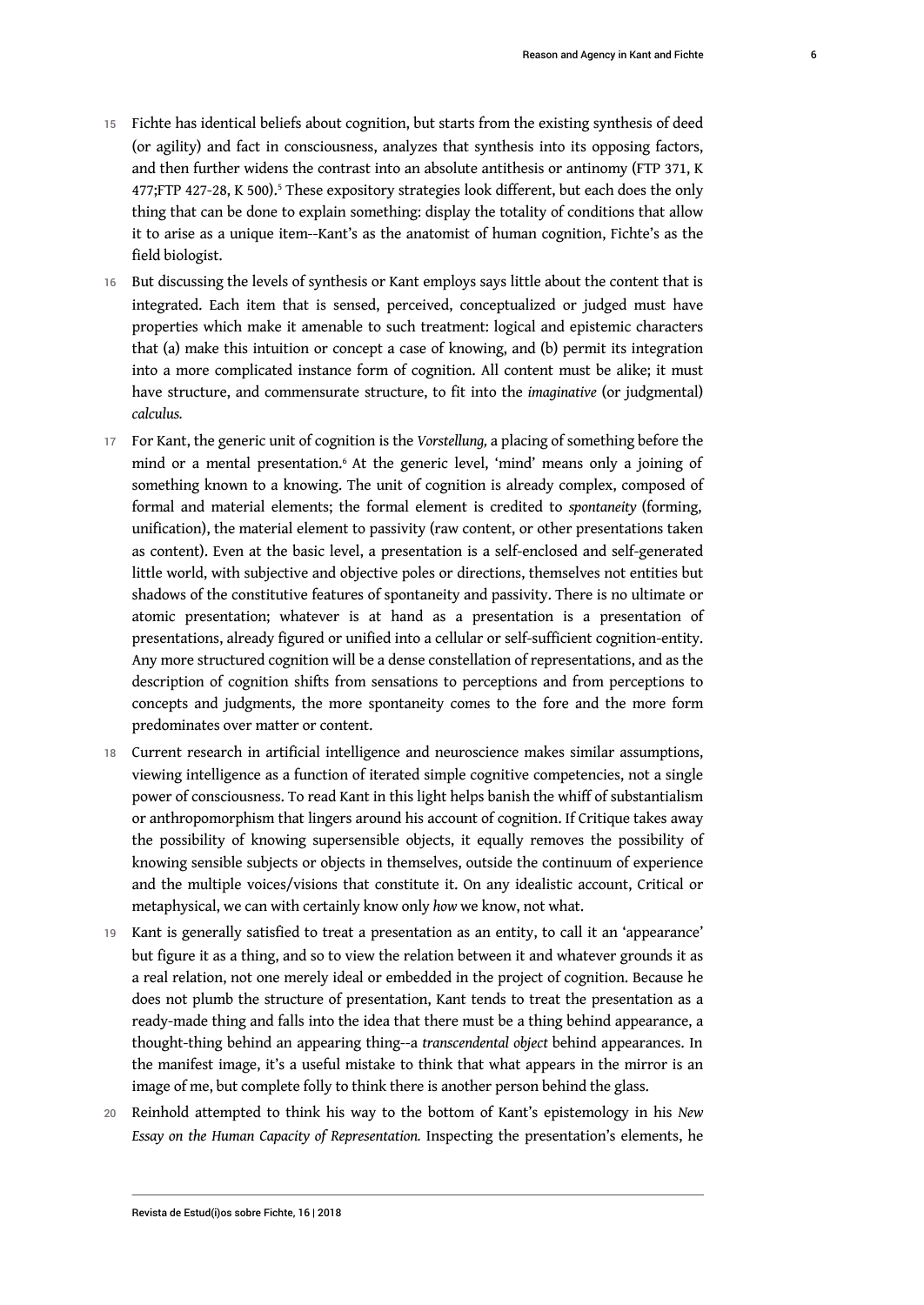<span id="page-7-1"></span><span id="page-7-0"></span>identified two chief features, one whereby it offers some contents (a *given* that is also a *manifold*)) and another that does the depicting (a *spontaneous unification* of that manifold).[7](#page-15-2) These features are functions *of* the free-standing presentation, quasi-logical or mathematical functions, not linked to a thing-in-itself or subject-in-itself. This cognitive atom, like the Leibnizian monad, has the powers of signification and combination signification (depiction) arising from the passive, material element, combination arising from the spontaneous, formal element.[8](#page-15-3) Although Reinhold tries to explain the increase in logical power as one ascends from presentation to intuition, to concept, to judgment (all iterations of the same structure), one can see another route: to isolate the mark of spontaneity and figure it not as just a component feature of a presentation, but as an agency or 'mover' that constructs the presentation.

- <span id="page-7-3"></span><span id="page-7-2"></span>21 Fichte pursues such an agent-centered approach, particularly in the second iteration of his Jena transcendental philosophy. Kant dismissed his first attempt as "mere logic," perhaps misled, as many readers were, by the *Grundlage*'s initial presentation of consciousness's synthesis of subjectivity and objectivity as 'principles'.[9](#page-15-4) Spontaneity was but one of the marks that Kant ascribed to the presentation, but it is predicated of the whole of the monadic thought-entity, taken as finished and self-sufficient. In the Transcendental Logic, the conceptual facet of cognition is put in terms of logical properties and processes, not of agents and products. *Imagination*, for instance, is a global feature of cognitive processing, unification of content or distillation of a representative instance from an unspecified multitude.[10](#page-15-5) In the A-Deduction, it is parsed into three episodes of functions: perceptual apprehension or synopsis content, reproduction of temporally past content in the current flow of experience, and recognition of the concept in concept-formation. It is not altogether clear whether there is a single feature in the three that makes them 'imagination,' or whether it is only family resemblance that unites these ways of taking what is multiple as one or distilling many cases into a representative instance. It is not even clear that imagination is a specific mental function, or where it finds its place in Kant's general definition of cognition as a unification of intuition and concept. Perhaps it is the 'image' in the English translation's rendering of *Einbildungskraft* that confuses English-speakers; *Einbildung* seems to directly indicate logical unification or the ability to simultaneously be on both sides of a significant difference.
- 22 I think the fact that the rewrite of the B-Deduction simply omits reference of imagination and speaks instead of already-unified presentations being accompanied by (or able to be accompanied by) an abstract mark of judgment, the representation "I think" is telling. Kant's transcendental story need not be anthropomorphic, though it is indeed mentalistic. His use of the phrase: "the I, he, or it in me that thinks" (KrV A364/B404) says plainly enough he is talking about logical functions—and that the minimal language of mental functions is sufficient for transcendental thinking. Impersonal functionalist language seems appropriate for mere thinking: it matters not a whit whether you or I or a logic bot parses a tautology or produces a formal proof of a theorem of the predicate calculus. The logical subject is a pretty boring fellow. The display of *objects for a subject* is just the pinnacle of a stack of logical operations, the projection of a logical, not a Cartesian, theater. It will take a complete account of consciousness such as Fichte crafts to see whether the logical spectator can be attached to agent who has learned responsible behavior. The question may have more than anthropological significance. The normative or law-bound procedures of cognition may carry one form of necessity, and the moral necessity to performing the duty that one can intuits in one's situation another. Kant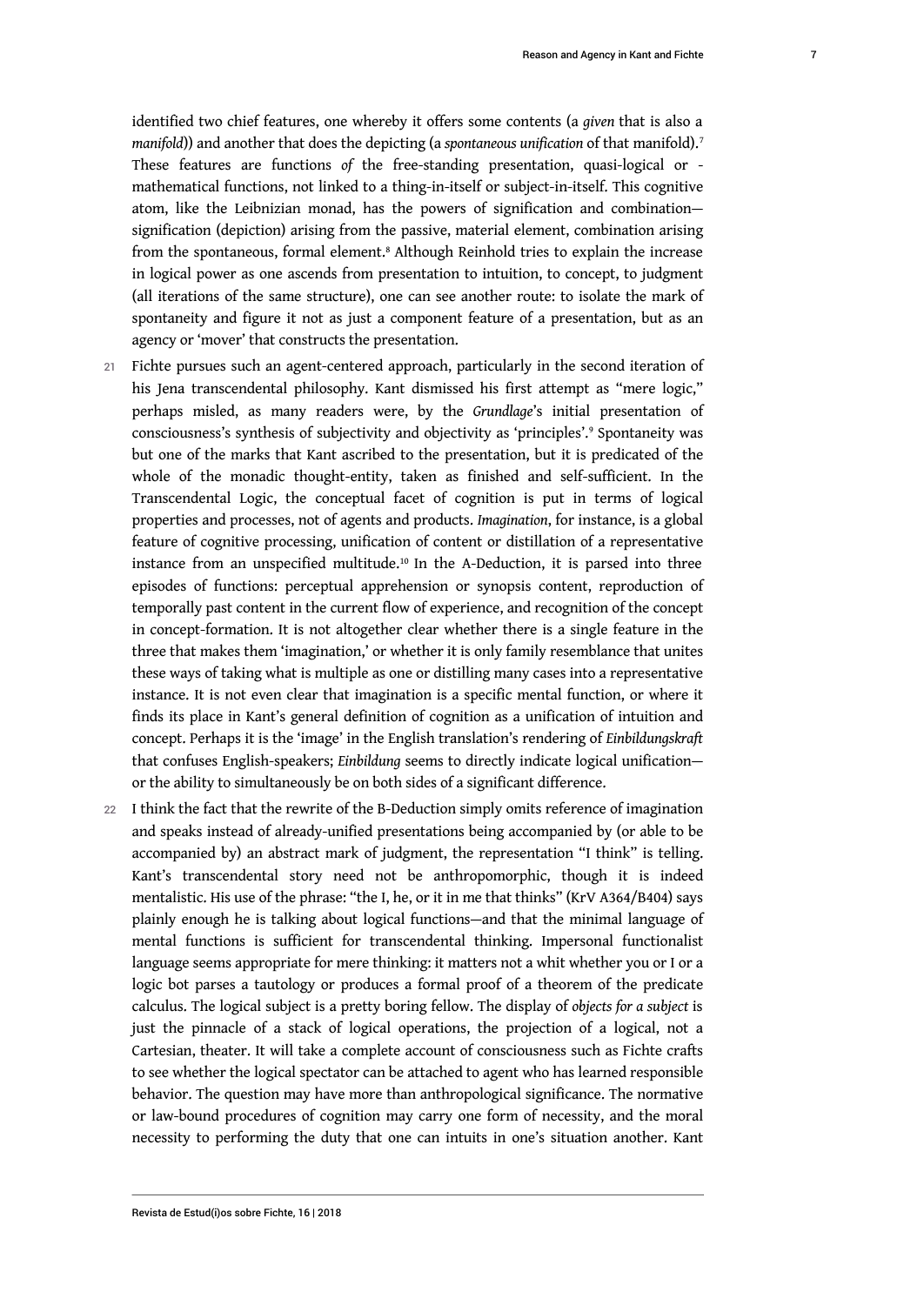presumed that reason is one, its legislation uniform, its decrees equally compelling in logic and life. Fichte set out to prove it.

# Fichte's Account of Agency

- 23 One can appreciate Fichte's desire to continue Kant's transcendental philosophy and how he wishes to alter it by considering two criticisms he advances early in the *nova method* lectures:
	- Kant's Critique probed the fitness of finite reason, established its competence in empirical cognition and moral legislation, forbade its extension to the supersensible and stipulated that philosophy's task was to systematically display of reason's contents. But Critique could only be prologue to System, whose real task is to present reason's evolution in its own voice (FTP 80, WLnm-K, GA IV/3, 325).
	- Kant's asserted the primacy of practical reason, or the strength of reason's interest in resolving the antinomy of freedom and determinism in favor of freedom (FTP 162-63, WLnm-K, GA IV/3, 371). But in doing so, he only added another sort of reason to theoretical reason, one that took the coin of moral necessity as equal in value to truth or epistemic necessity.
- 24 To overcome these deficiencies, Fichte sees he must abandon the philosopher's armchair and find a stage where reason can display its basic function as an actor or agent and still serve as its own commentator. Spinoza's and Reinhold's efforts to formalize philosophical argument inspire his attention to detail and interconnection, but Fichte's literary friends who played with the walls convention had erected between author, artistic depiction, and audience may also have nurtured the idea of producing reason's autobiography. Only as an agent can reason have a career or appear as actor in a narrative.
- 25 It is beyond the scope of this paper to discuss Fichte's entire construction. I will cover the basic story of agency's evolution into subject-objectivity and mark the points where Fichte's view agency undergirds objectivity seems to coincide with Kant's transcendental account of cognition. If that can be made clear, it will be clear that Kant spared himself effort in speaking from the armchair and introducing just a few transcendental somersaults into the manifest ontology, while Fichte takes on a huge project in promising a fully scientific account of the functions of finite reason (FTP 83-84). I will discuss only three episodes: (1) agency's first gig, (2) how it paints its habitat, or acquires an array of material qualities, and (3) its split into subject and object.

#### The First Move

<sup>26</sup>Fichte rarely speaks of reason as the agent in *Foundations of Transcendental Philosophy,* but typically of the I's self-positing, i.e., of action, agent, and agency. Freedom effects its selfsubstantiation; it is not a property or qualifier of a substance (FTP 83-85, WLnm-K, GA IV/3, 326-328). I use the term *agency* to translate *Agilität,* employed by Fichte to indicate (i) the mover or agent, (ii) its power to change state, from indeterminacy to determinacy, and (iii) to reflect upon or react to that change. At the most basic level, the germ of freedom or rational life *in principio* is a movement that initiates activity, but is reflexive or self-evaluative, and so is responsible for what is done, not just as efficient cause but as chooser. From its bare first moves, Fichte's account of reason integrates freedom and cognition: the agent's first act is to qualify itself, i.e., move from indeterminacy or lacking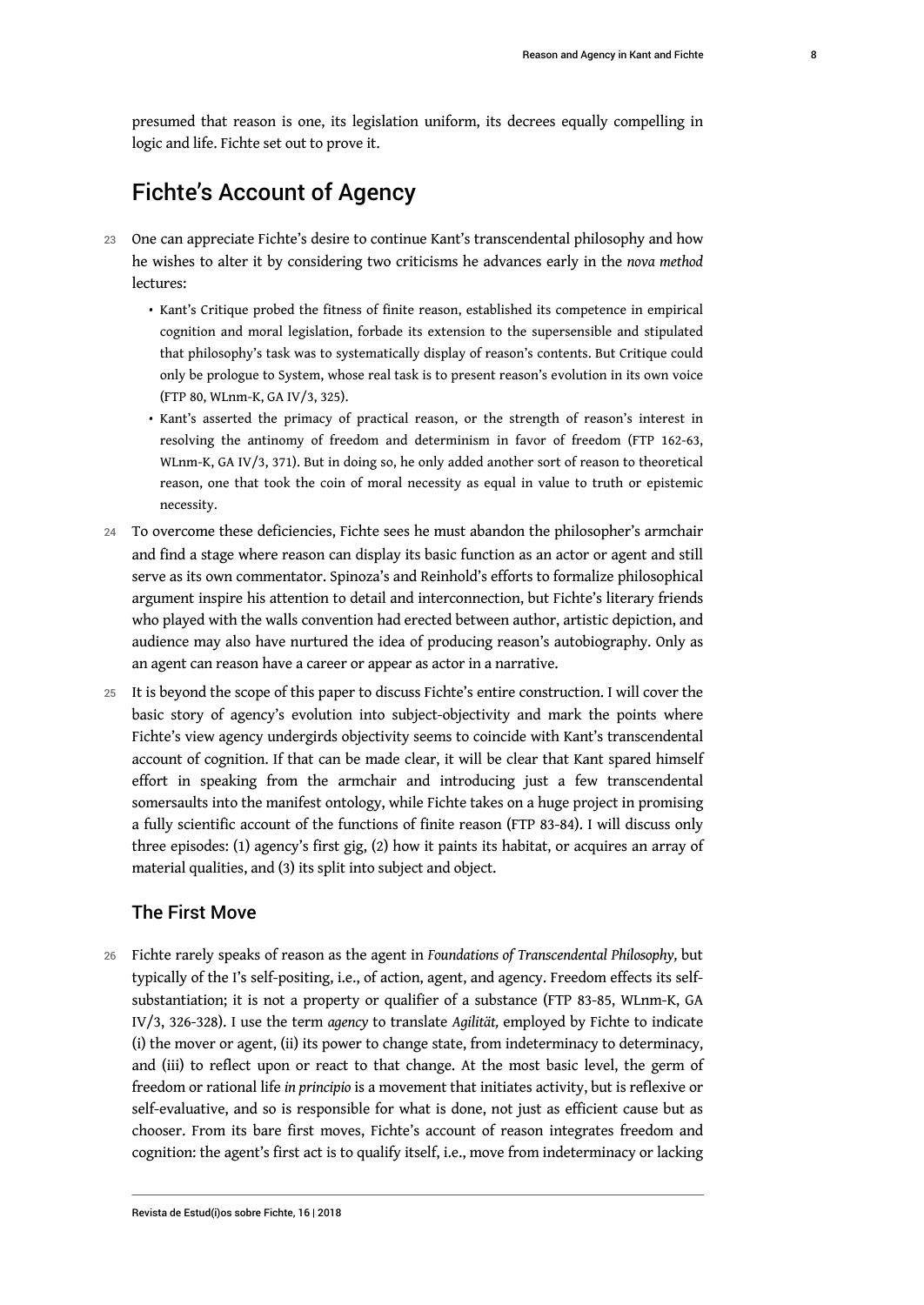<span id="page-9-0"></span>all quality to determinacy or having the bare quality of having some quality. In the germinal world of agency, the first item of information—the being-something (along with the awareness of that being-something) that will evolve into a cognition of a complexly qualified something--is the first choice. One might think of Fichte's first item as Hamlet the transistor, pondering "to be (charged) or not to be, that is the question." Others have more artfully spoken of this situation, at once very simple and very complicated, as "the original duplicity of intelligence and will".[11](#page-15-6) A recent critic characterizes Fichte's ethics as more existentialist than Kantian, but I think Fichte knots together "whether to be?" and "how to be?" from the first twitch of the string.

27 The difficulty of Fichte's first move is not only that it has theoretical and practical directions, it is enunciated in a narrative so thin as to be barely intelligible, but so basic that it undergirds all further predication of properties and powers, or qualities and action: there is an initial movement of *intuition* from lacking any character to having one--from *indeterminacy* to *determinacy*--and a simultaneous awareness of that process --a slide from that lively state of *intuition* to its congealed result, *concept* (FTP 139, WLnm-K, GA IV/3, 359-60). The fixed character or concept that results from this first movement does not exhaust agency, but it constrains further movements and accretion of characters. It's as if the logical and moral germ of the finite rational being were a selfassembling set of toy blocks. Just as every block can be joined to every other because they are identical in structure, every move or 'action-block' that agency deploys will be like the first, a concept-property. Anything it does and any further quality it takes on will have the same logico-practical character: it becomes *x* from being non-*x* because nothing prevents it, but once it has become *x*, it is a fixed character or concept. All marks, character, qualities, properties and psychological/moral items such as striving, feelings, desires, deliberations, choices etc. are compounded of such *self-qualifying choices.* Not until the system reaches complicated levels like personal choice in social or intersubjective contexts does the self-constricting *finitude* of original agency become apparent. Prospectively, choice seems open or unconstrained, but retrospectively one must lie in the bed one has made for oneself.

#### Feelings and Qualities

- <sup>28</sup>Kant was horrified by initial reviews of the *Critique of Pure Reason* that imputed a sort of ontological idealism to him, with mind in some way responsible not just for logical form, but sensory qualities as well. Idealists are aware that logic is a matter of relations, not of predicates or functions that are so related, and Kant viewed the framework properties of cognition as extensions of logical relations. The *a priori* appears to be a self-sufficient domain. While he could remedy the reviewer's misunderstanding by underscoring the hypothetical character of the transcendental postulate, he still was left with no account of the 'thisness' of sensory qualities other than the logical place-holder of a *variable,* with the predicate or function specified *from elsewhere*.
- 29 Fichte was not content to leave idealism a half-theory and so threw himself into the task of deducing qualities, material and formal, on the basis of agency or determination via choice. He found two ways of characterizing qualities or properties that were of philosophical interests. (1) Kant had suggested the first feature-- that perception simultaneously indicates an object's quality and one's awareness of it—by calling the process an intuition (*Anschauung*), a term that connotes the subject's activity, not a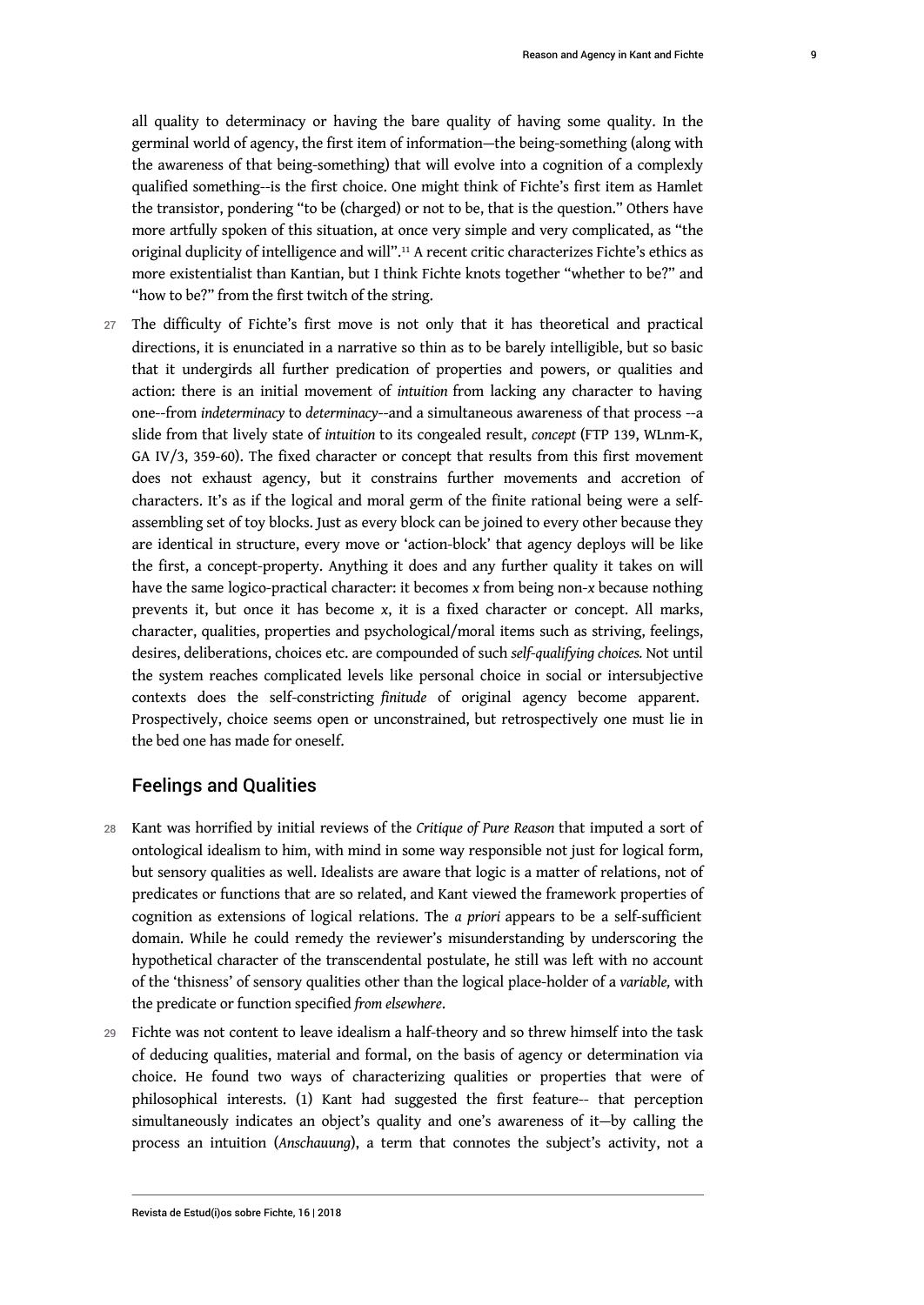passive reception. Two centuries of attempts by physics to discriminate primary and secondary qualities formed a consensus that perception involves changes in both the perceiver's body and mind, or that a 'quality' involved a registering a change of state in both. Fichte underlines the subjective or active element in intuition by using the term *feeling* (*Gefühl)* to indicate what is sensed as well as the change in awareness by which it is registered. Initially, this seems an odd move; as we usually talk in the manifest image, perception mostly captures properties said to be external, so we pay little attention to our awareness of it. This certainly is the case for visual qualities like brightness or color, and for acoustic, gustatory and olfactory qualities which we project onto the object; only in touch, where what is perceived (pressure on the skin or temperature) is displayed in or on the body, do we call those qualities 'feelings'. Or if what we perceived is a quality of mind or indicates a change in mental state, that too is deemed feeling. No matter how we usually speak, a philosophical (*wissenschaftlich*) account must indicate that what is given in the perception is given only in the giving-and-taking of awareness: all sensible

- qualities are things that affect us, for each one involves a change in mental awareness. Even the properties we impute to things are (mediated by physiological and psychological factors) felt items, modulations in our awareness (FTP 176-77, WLnm-K, GA IV/3, 377).
- <sup>30</sup>(2) We do not have feelings one by one, or additively, but a perceptual field or *drive* is an orientation to a system of feelings or logico-perceptual options. One can see three (according to Goethe), five (Buddhists), six, or seven (Newton) basic colors or roughly 17 billion in an 8-coded web display. One can hear high or low sounds, for short or long intervals. One can discriminate salty, sweet, sour, bitter and umami on the tongue; hot, cold, soft, or hard on the skin. The nose, I fear, is not so logical. On this physiologicalpsychological basis, Fichte asserts that having a quality is a case of choosing a quality, or making a determinate choice from an array of determinate possibilities. Bearing a property is an upshot of an evaluation and choice; being aware of a property is a function of paying attention to how one is affected (FTP 178-180, WLnm-K, GA IV/3, 378-79). Even before consciousness arrives on the scene, is embodied and is placed in space and time through causal efficacy, there is an interactive aspect to perception and all forms of higher-order cognition. What we see logically depend on what we don't see, or have in some sense decided not to see. The focal or aleatory character of cognition arises from the logic of characters (and predicates): to see *a* is not to see non-*a* (FTP 134, WLnm-K, GA IV/3, 357). It is only at a higher and voluntary level of consciousness where Spinoza's *'all determination is negation'* becomes confining or problematic.

#### From Subject-Objectivity to Subjects and Objects

<sup>31</sup>As far back as the 1770 *Dissertation,* Kant offered several piecemeal arguments for the ideal nature of space and time, claiming they are the formal features of the sensible world, independent of the categories of quantity. If abstracted as continua, they provide the content for formal operations (judgments) of mathematics and the constructions of geometry. Neither here nor in the Transcendental Aesthetic of the *Critique* does Kant offer a single sustained argument comparable to that of the Logic. Treating space and time as ideal allows him to put their purely relational structures in the foreground; they are continua of sorts, but, viewed in abstraction from quantitative concepts, vague ones. In the manifest image, we commonly take space and time as containers of indefinite proportions, 'showrooms' for the display of discrete sensible items. Kant seems to support this 'aquarium' image. These frameworks, even if not compounded from granular lengths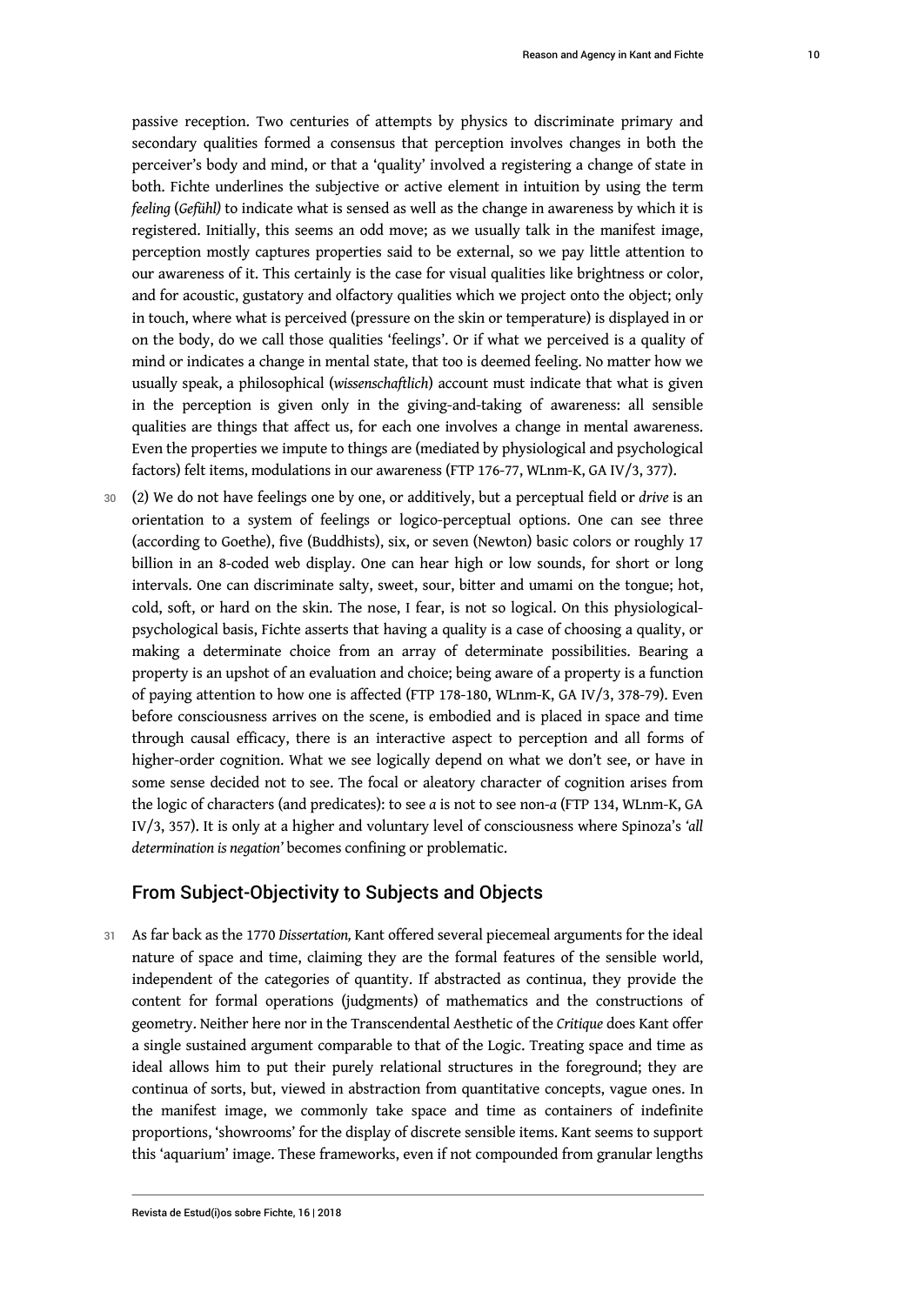or durations, seem to subsist on their own, indifferent to objects 'placed' inside them. No property or operation ties things to spatial-temporal frameworks, though the formality of space and time *connects* to quantitative categories in a way that allows us to quantify and measure the spread of perceived things in judgments. Perhaps this sensible-conceptual connectivity that joins one form of relation to another is the work of imagination, e.g., the *productive* imagination of the A-Deduction, but this does not tell us much, since *Einbildungskraft* is just unification (*Einbildung).*

- 32 In Fichte's version of Transcendental Philosophy, there is no being that is not a seeing, and no seeing that is not an exercise of reflexive agency. The bundle of feelings the agency has constructed to this point is not an amalgam of properties or perceptions, just a direction or striving toward what emerges as the *functions* of intelligence and willing. At a preliminary stage, agency's product must endow itself with the sensible stretch of spatial and temporal properties; only then can it take on the relative independence of being a body (a substance in causal interaction with others) or being a will (an actor in an interactive setting, whose agency is elicited by another). But the closer that agency gets to actualizing its key value of *self-sufficiency,* the more its function is hemmed in by finitude and its being/willing reduced to modalities of being-alongside-another. Agency's logical program, to move from being nothing to being something, results in determinate modes of being and willing spread over multitudes of individuals. And freedom (or the coin of agency) gets restricted when it is realized, its normative force diluted in that it encounters limitation instead of self-sufficiency. We cannot adequately address the issues we mention here—why reason must be finite, why freedom must be intersubjective, and why self-limitation as a substitute for self-sufficiency lies at the foundation of both law and morality. When it arises, agency seems to be *mine* or my deed, a setting sail on an ocean of freedom, but when it finds appropriate 'somethings' to do and to be, it trades freedom for determinateness, and, like the modern consumer, finds itself smothered in the 'stuff' of finitude.
- 33 On Fichte's reading, agency or subject-objectivity does not merely insert itself into preexisting temporal or spatial structures. He gives them a four-step derivation, where the contrast between free and reflective activity (or determining and determined agency) drives the deduction. (1) Agency expresses itself as a dance of activity as such, *pure space*, and free activity—figuratively expressed as the act of "*drawing a line* in space." Where no dimension is given and the range of motion is in no way restricted, all dimensions—the three of conventional perception and the higher-order spaces that current physics entertains—are possible. But there is no extension and no direction until a first action and a first dimension are established--inscribing a line in space, or extending activity until it has a dimension. Fichte's reasoning seems arbitrary; perhaps it is a rebuttal of Kant's distinction between figurative synthesis, the unfolding of continuous phenomena, and inner sense, the flow of consciousness (KrV B 154-55). (2) In an intensification of its double activities, agency posits itself as an activity fitted to objectivity (the subject, schematized) and an opposed object. Activity directed to the subject concentrates itself into a point or 'place', and further free acts extend the spatial spread, so matter-space become an infinitely divisible continuum. If that is freedom of willing, a corresponding freedom of intellect collects feelings as properties of the object. Thus, space is filled, or there is matter. (3) A further potentiation puts objects in space. Free activity posits the rational being--"the practically striving being "-- as located in one place or working from a point of view. All objects gain location, but only relative to the striving-and-perceiving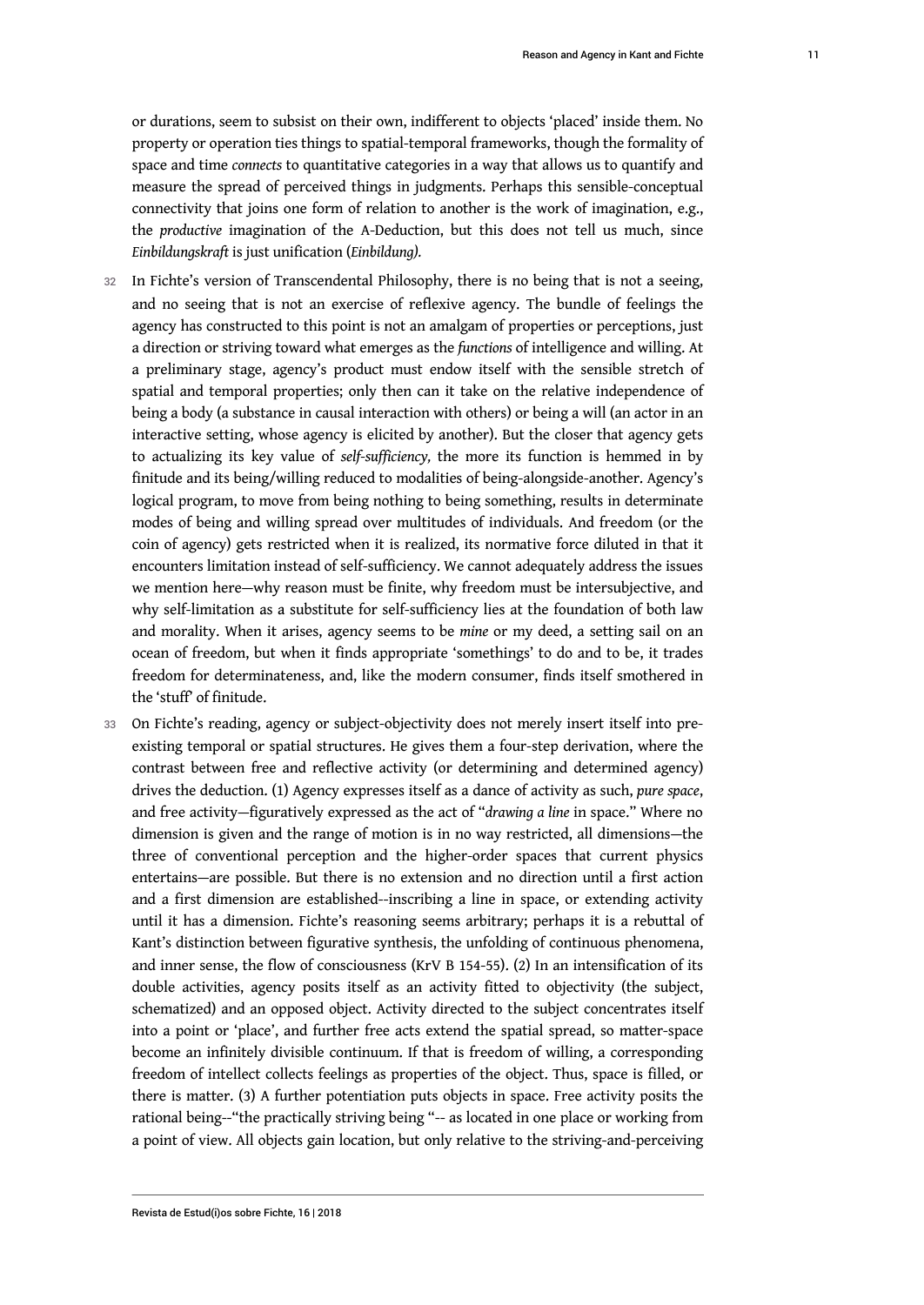between them. (4) The activities mentioned, subjective and objective, are translated into two forms of efficacy or force (FTP 238-46, WLnm-K, GA IV/3, 412-416). We previously mentioned the concentration of inner force which is intuited as place, the origin of location. On the objective side, physical force extends or extrudes the single point into a continuous series, each member determined by its prior—the arrow of time. As so we have space and time as functions of freedom, agency, willing, causality—all forms of activity; quite different from Kant's formal fishbowl.

34 We cannot follow Fichte's further steps in detail, but we can mention two general directions. In a fourth section of his deduction, Fichte defined space materialized as the condition of body, and body as the sole way that force can be expressed or will actualized. When agency is made plural or fragmented into individual agents, bodies are the sole vehicle that allows agents to interact. Shared or inter-subjectivity becomes a matter of causal interaction among bodies, with an inferential decoding of the bodily gestures and collisions between bodies mediating the *freedom-and-limitation* of living under law and discerning the moral duties of one's physical and social situation (FTP 302-304, WLnm-K, GA IV/3, 444-45). A concluding section, oriented towards the object-body, outlines the parameters of agency in the body: *articulation*, the delegation of specific functions to specific organs or limbs, and *organic functioning.* The organism is the living embodiment of normativity, and a clue for interpreting the social and moral interactions of individual rational beings (FTP 458-62, WLnm-K, GA IV/3, 514-516). This is truer for us now that we have replaced ideas of top-down coordination for evolutionary or bottom-up design.

#### Is the I a Mirror or an Eye?

<span id="page-12-0"></span>35 We have looked at Kant's and Fichte's versions of transcendental philosophy in some detail. The first offers a comprehensive investigation of the rational powers from the outside, an objective description one that lends itself to synoptic presentation in a table. Kant thought this way of stating his key moves and results in a table original and quite apt.[12](#page-15-7) A later-day Kantian, Michel Foucault, seizes on the table to epitomize the intellectual thrust of the Enlightenment.[13](#page-15-8) In contrast, Fichte offers a 'genetic deduction', a construction that threads the conditions of consciousness one by one on the string of agency, and so produce a living image of consciousness in the process of constructing itself. But aside from these differing modes of presentation, the systems are quite similar. Fichte puts the basic difference this way:

<span id="page-12-1"></span>The I, as described by previous philosophers, is a mirror. But a mirror does not see, and this is why these philosophers are unable to explain "seeing" or intuition. All they posit is the concept of mirroring. This remark reveals the basis of all the errors of other philosophical systems—the Kantian system included. The error can be rectified only by means of a correct concept of the I. The I of the *Wissenschaftslehre*  is not a mirror; it is an eye […] Everything we see, we see within ourselves. We see only ourselves, and only ourselves as acting, only as passing from what is determinable to what is determinate (FTP 151-52, WLnm-K, GA IV/3, 365-66).

36 If we view intellect's function as primarily cognitive, we might be satisfied with the regularity and completeness of Kant's tabular view of reason. If we view its function as both cognitive and practical from the very start, Kant's fourfold tables of judgments, categories, schemata, principle and antinomies will not satisfy, for I cannot find the rational subject inside the lists of cognitive concepts and functions, much less the agent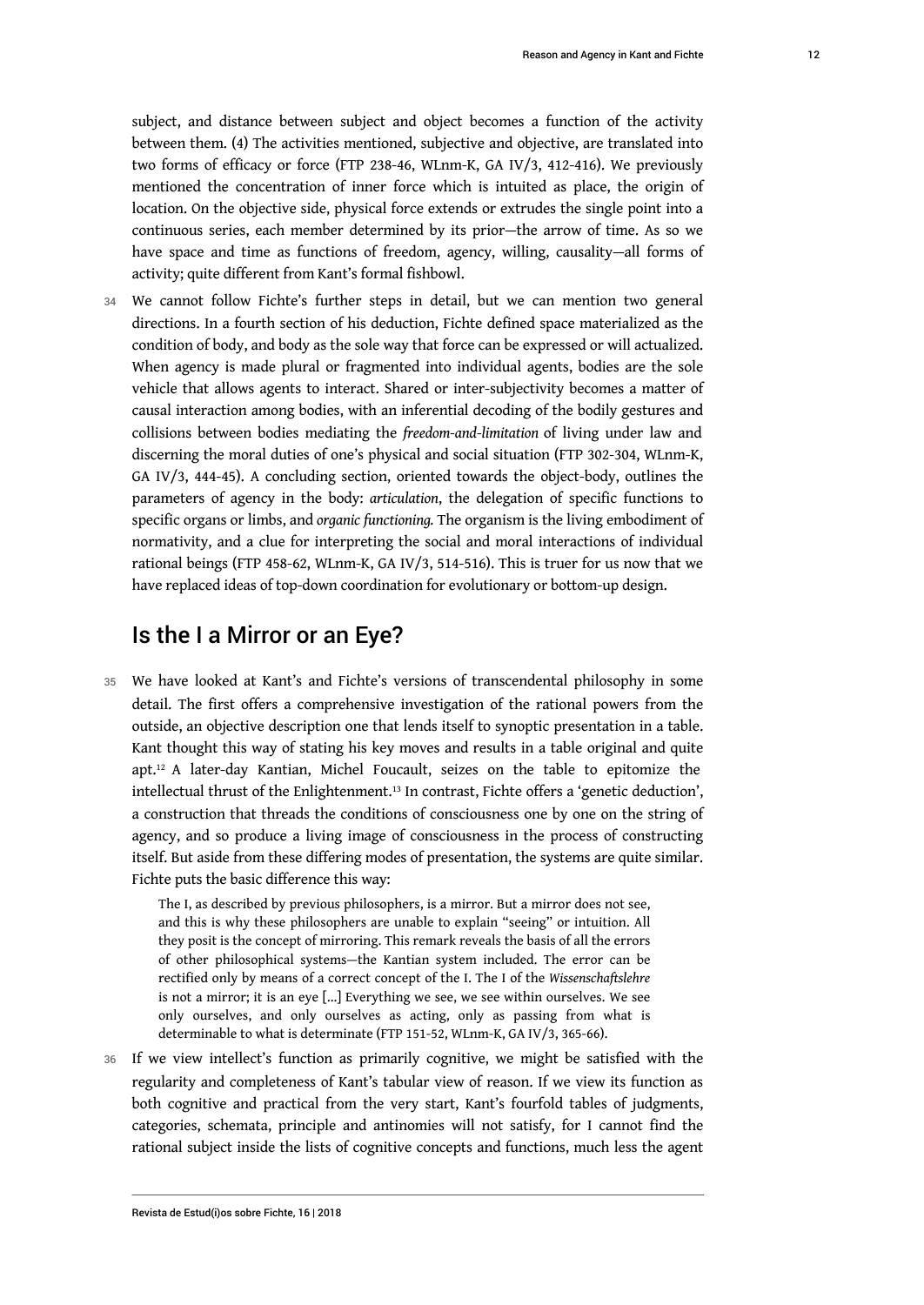who devises and executes a life-plan or acknowledges normative constraints on her behavior.

- 37 There is another difference I can see, it is minor compared to the difference Fichte sees between *fact* and *act*: one will get different views of reason's authority (normativity) if one describes it as the necessity derived from *legislation* or as the constraint imposed by having a goal--or by the ultimate goal, *self-sufficiency* (SE 58-61). In both cases, reason's work is directive or order-imposing, categorical or compelling in domains like logic (formal and transcendental), law and morality, hypothetical or advisory if a matter of imposing a means-to-end order upon one's conduct. Reason is fundamentally housekeeping, an order imposed by effort and requiring effort if it is to be maintained. But there is a vast difference between the outward-directed ordering of *subsuming*  judgment and the self-direction of *reflexion* (SE 107, 112)*.* It is the very nature of the I to be self-reverting activity, the seed of both will and cognition (GA I/4: 272-73).
- 38 It is beyond the scope of this paper to compare Kant's and Fichte's moral theories, but I should mention that while both appeal to duty as the prompt for ethical conduct, Kant's version of duty is tied to his concept of positive freedom or conduct authorized by universal law, while Fichte seems to understand the prompt for moral conduct situationally, involving the constraint that another will signifies for mine, or the force of the interpersonal 'summons' that tells one to become what one must become (FTP 351-53, 451-53; WLnm-K GA IV/3, 467-79, 511-512).<sup>[14](#page-15-9)</sup>

#### <span id="page-13-0"></span>After Enlightenment: Metaphysics in a Minor Key

- 39 If skeptics and empiricists were not convinced by the argument of the Transcendental Analytic, Kant's arguments in the Transcendental Dialectic about the unthinkability of God, immortality and freedom did not persuade the rationalists. While we tend to read Critical Idealism as having settled certain problem, Kant's contemporaries saw him as stirring the pot of current debates. Reinhold's initial appreciation of transcendental philosophy lavishes praise on Kant for having revived religious debates by stirring up genuine discussion, as if the anatomist of pure reason was really the religious provocateur Jacobi always hoped to be. Kant was clear, however, that he had at least cleared away the ruins of past mistakes and thus made a genuine metaphysics possible.
- 40 What Fichte's recasting of transcendental philosophy signaled, however, was the necessity of redoing intra-terrestrial or empirical metaphysics, for though Critique told us we have to reconfigure all our knowledge as sciences of appearances, not of noumena or ultimate items, by foregrounding Aristotelean relational categories an implicit ontology of things was left in place, and the manifest image of a world of self-contained subjects and objects continued to sound, but in a minor or phenomenological key. Fichte found he had to abandon the manifest image and for scientific purposes construct a freestanding account of a world of agency in which discrete rational beings were the precipitates of an ocean of swirling acts and intentions, a world where the most important cognitive act is not the welding together of classes and concepts in the categorical judgment but the "hovering before the mind" or entertaining of goals in imagination that mediates every step of the I's evolution. The perspective of agency softens the contours of the world of appearances and exorcises the ghost of realism that suggests picture theories both for logic and perception.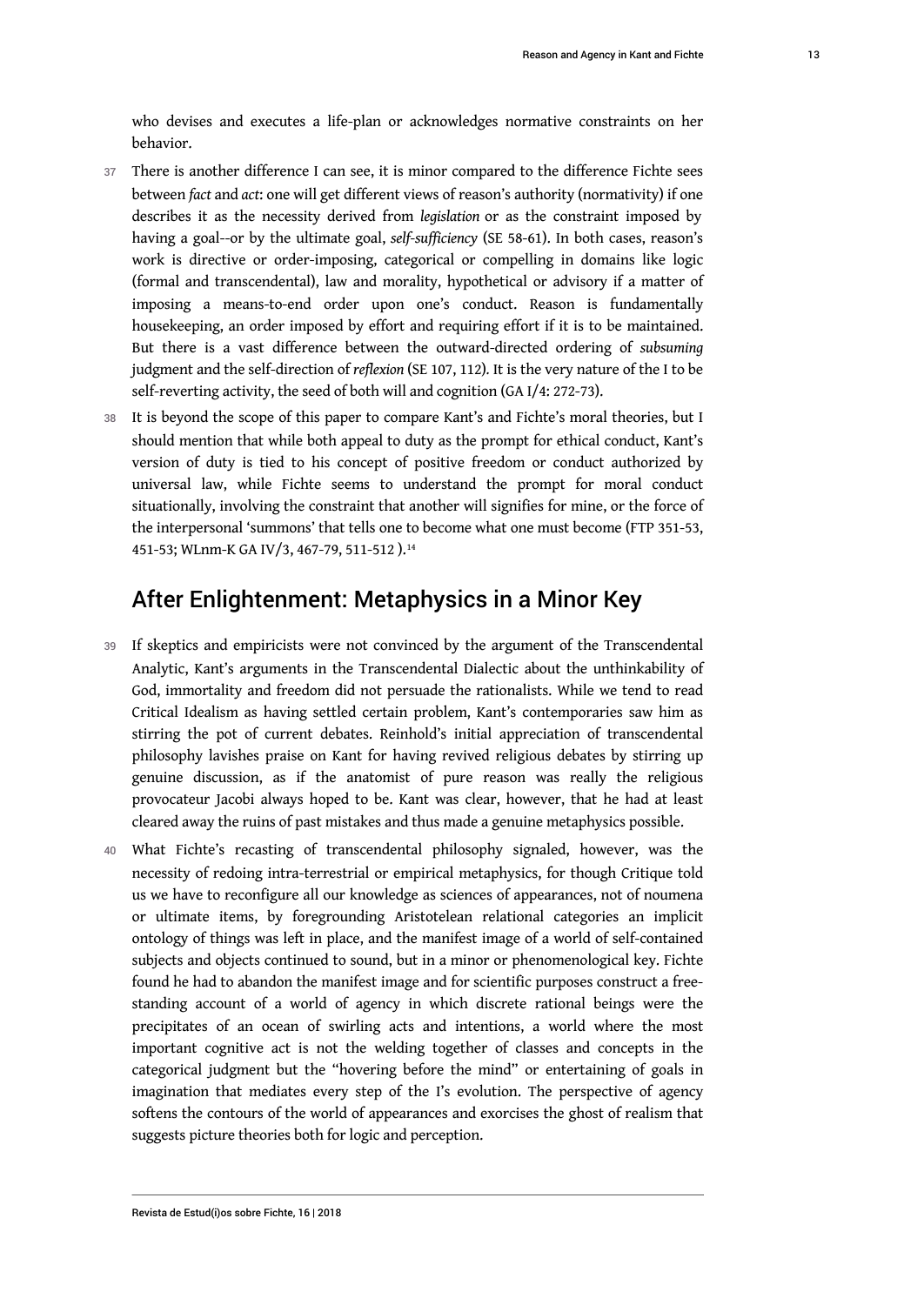41 If there has been progress in metaphysics since Kant, it had been in revision of the categories of *substance, essence,* and *causality* as employed even in empirical contexts, and their replacement with 'less constructed' ideas such as *functions* in a field, *minimal conditions for naming* something x, and clouds of *conditions,* most of them necessary, few sufficient. Evidently, we cannot do without terms for what is happening or tends to happen, for figuring out minimum standard for naming something or consequently treating it a certain way—when the question arises, e.g., whether animal intelligence is an oxymoron or the beginning of a case for vegetarianism, or for discriminating between statistical correspondence and clinical efficacy in testing medical treatments or pharmaceuticals. We can now appreciate exactly what we want to know when we ask about entities, properties, and conditions. The older language of substance, essence, and cause assumed that what played these roles was more unitary, independent, unchanging, identifiable, and predictable than what makes something a discernible entity, or minimally defines its properties, or states the conditions for it to arise. Fichte's revision of transcendental idealism was bold, probably too obscure in its statement to be paradigm-altering, but certainly fertile in its basic suggestion that what goes on is more fundamental than what we call things and that we close off our own possibilities when we transform a world of lively goals, acts, desires and decisions into a drab market of things and properties.

## References

- <sup>42</sup>FTP = Fichte [J. G.]. *Foundations of Transcendental Philosophy:* (Wissenschaftslehre) nova methodo *(1796/99).* Ed. & tr. Daniel Breazeale. Ithaca/London: Cornell University Press, 1992.
- <sup>43</sup>CPrR = \_\_\_\_\_. *Critique of Practical Reason,* In *Practical Philosophy.* Tr. & ed. Mary J. Gregor. Cambridge, New York, Melbourne: Cambridge University Press, 1996.

#### NOTES

<span id="page-14-0"></span>**[1.](#page-1-0)** I use *agency* to translate Fichte's *Agilität*, although the term is closer to *Handeln,* which suggests some deliberation or intention informs the act, while *agility* connotes speed, flexibility, and immediacy. Strictly speaking, Fichte's account shows how agility transforms itself into agency.

<span id="page-14-1"></span>**[2.](#page-3-0)** "To Jacob Sigismund Beck. December 4, 1772" in: KANT, I., *Correspondence,* tr. & ed. By A. Zweig. Cambridge, New York, Melbourne: Cambridge University Press, 1999, p. 445.

<span id="page-14-2"></span>**[3.](#page-3-1)** Kant also points to reason's economic function in discussing the subjective principle that counsels the reduction of a multiplicity of rules to a single principle. It prescribes no laws for objects, but just does housekeeping [*Haushaltung*] of the resources [*Vorrathe*] of our intellect [ *Verstandes*] (KrV A306/B262).

<span id="page-14-3"></span>**[4.](#page-4-0)** 4Fichte is the beneficiary of Karl Reinhold's definition of *presentation* as both the unit of cognition and the 'nest' of consciousness, whose qualities include *material* and *formal* elements, the former just *given*, the later *spontaneously* produced, joined in a *synthesis* that imposes *unity* on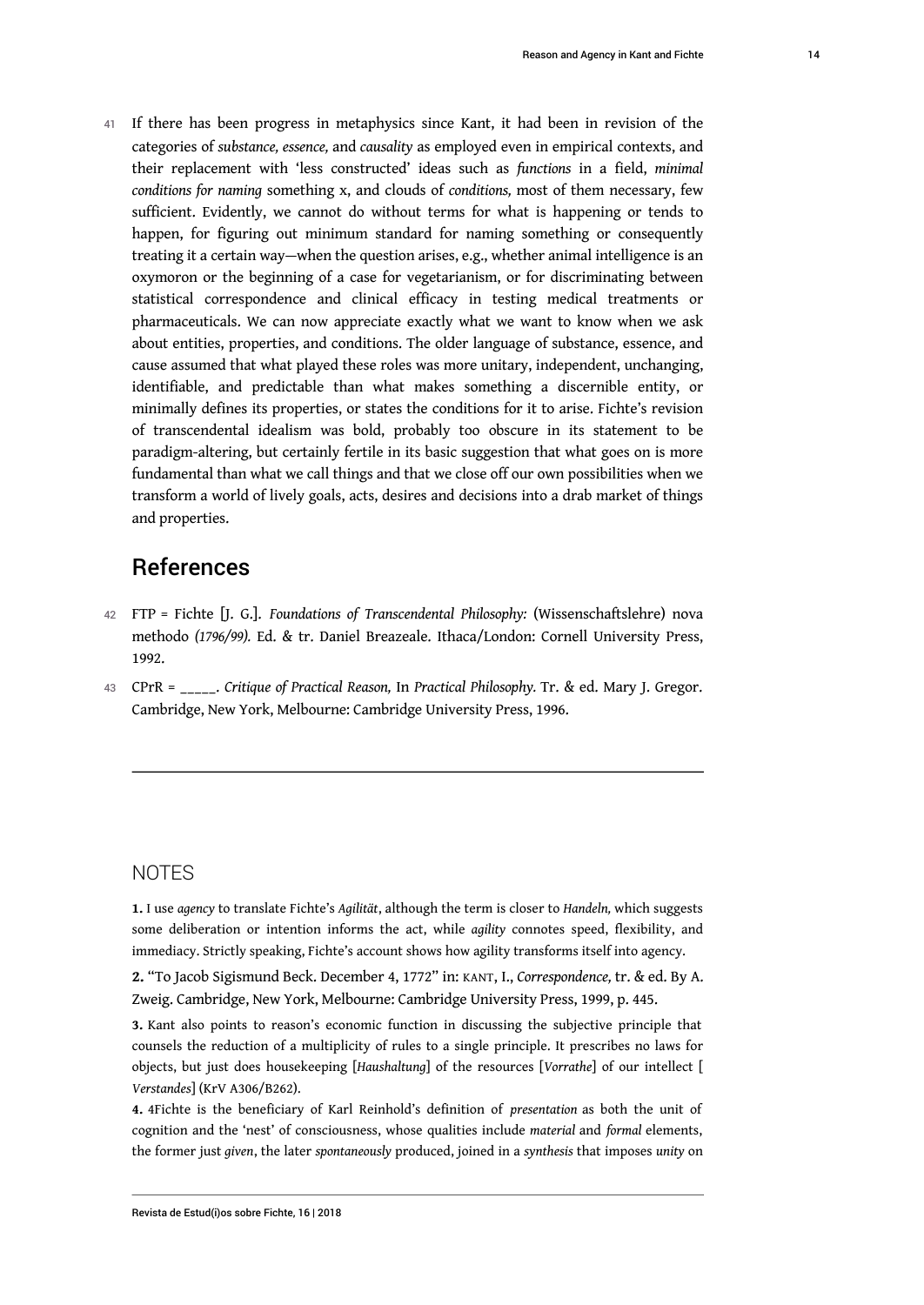a *manifold.* See REINHOLD, K. L., *Essay on a New Theory of the Human Capacity for Representation*, transl. by T. Mehigan & B. Empson, Berlin/New York: De Gruyter, 2011, pp. 119-137.

<span id="page-15-0"></span>**[5.](#page-6-0)** <sup>5</sup>The second text speaks of the five-fold synthesis as "expanding this original synthesis 'from the inside out'."

The first speaks of it a "synthetic period" or paragraph. This may seem confusing, if one expects synthesis to involve a temporal progression or narrative, but Fichte's procedure is more geometrical or geographical, providing a spatial rendition of the logical space that conditions and what arises form them inhabit.

<span id="page-15-1"></span>**[6.](#page-6-1)** 6Throughout four decades of lecturing on logic, Kant consistently described the *Vorstellung* as the minimal unit of cognition, referred either to subject or object, and incapable of definition. All higher capacities involve it: perception, comparison and contrast, conscious acquaintance, understanding, insight and comprehension. See Kant, I. *Lectures on Logic*, transl. & ed. by J. M. Young. Cambridge/New York/Melbourne: Cambridge University Press, 1992, pp. 103-104, 107; 440; 466; 569-70. The *Critique* reflects this general view (KrV A 333-34, B 390-91), but notes that the spontaneity of representing subject can be represented only passively, as the flow of inner sense (KrV B 67-69).

<span id="page-15-2"></span>**[7.](#page-7-0)** 7Kant deemed Reinhold's reconstruction of Critical Idealism murky, "weighted down with obscure abstractions," even as he encouraged Beck to undertake a similar endeavor. See "To Jakob Sigismund Beck. November 2, 1791," in *Correspondence,* 394.

<span id="page-15-3"></span>**[8.](#page-7-1)** 8 In the Logic lectures, Kant leaves the matter of the presentation undefined (with formal features providing a gesture or direction toward 'subject' or 'object').

<span id="page-15-4"></span>**[9.](#page-7-2)** 9 See "Declaration concerning Fichte's *Wissenschaftslehre*. August 7, 1799," *Correspondence,*  559-60.

<span id="page-15-5"></span>**[10.](#page-7-3)** See Kant's brief distillation of the whole cognitive process—from representation, to intuition and concept, imagination and the synthetic unity of consciousness in "To Jakob Sigismund Beck. January 20, 1792" in *Correspondence,* 400-401.

<span id="page-15-6"></span>**[11.](#page-9-0)** FICHTE, J. G., *The System of Ethics According to the Principles of the Wissenschaftslehre*, ed. & tr. By D. Breazeale & G. Zöller, Cambridge, New York, Melbourne: Cambridge University Press, 2005, pp. 84-85. See also ZÖLLER, G., *Fichte's Transcendental Philosophy: The Original Duplicity of Intelligence and Will,* Cambridge, New York, Melbourne: Cambridge University Press, 1998.

<span id="page-15-7"></span>**[12.](#page-12-0)** "To Jakob Sigismund Beck. September 27, 1791," *Correspondence,* 391-92.

<span id="page-15-8"></span>**[13.](#page-12-1)** See FOUCAULT, F., *The Order of Things: An Archaeology of the Human Sciences,* a translation of *Les mots et les choses,* New York: Vintage, 1973, pp. 74-76. Foucault argues that the table was the distillation of the intersection of three forms of ordering: mathesis, taxonomy, and genesis.

<span id="page-15-9"></span>**[14.](#page-13-0)** See Wood, A. W., *Fichte's Ethical Thought,* Oxford, New York: Oxford University Press, 2016, pp. 151-52.

#### **ABSTRACTS**

This paper explores the question of the unity of Transcendental Idealism at the end of Eighteenth Century German philosophy, given that it circulated in different versions, Kant's **Critique** [of humans' rational powers] and Fichte' **System of Science** [*Wissenschaftslehre*]**.** Both thinkers take the transcendental turn. They base conceptual investigations not on facts or empirical evidence, but on the possibility of a situation; they are idealists since they look inward to the spontaneity